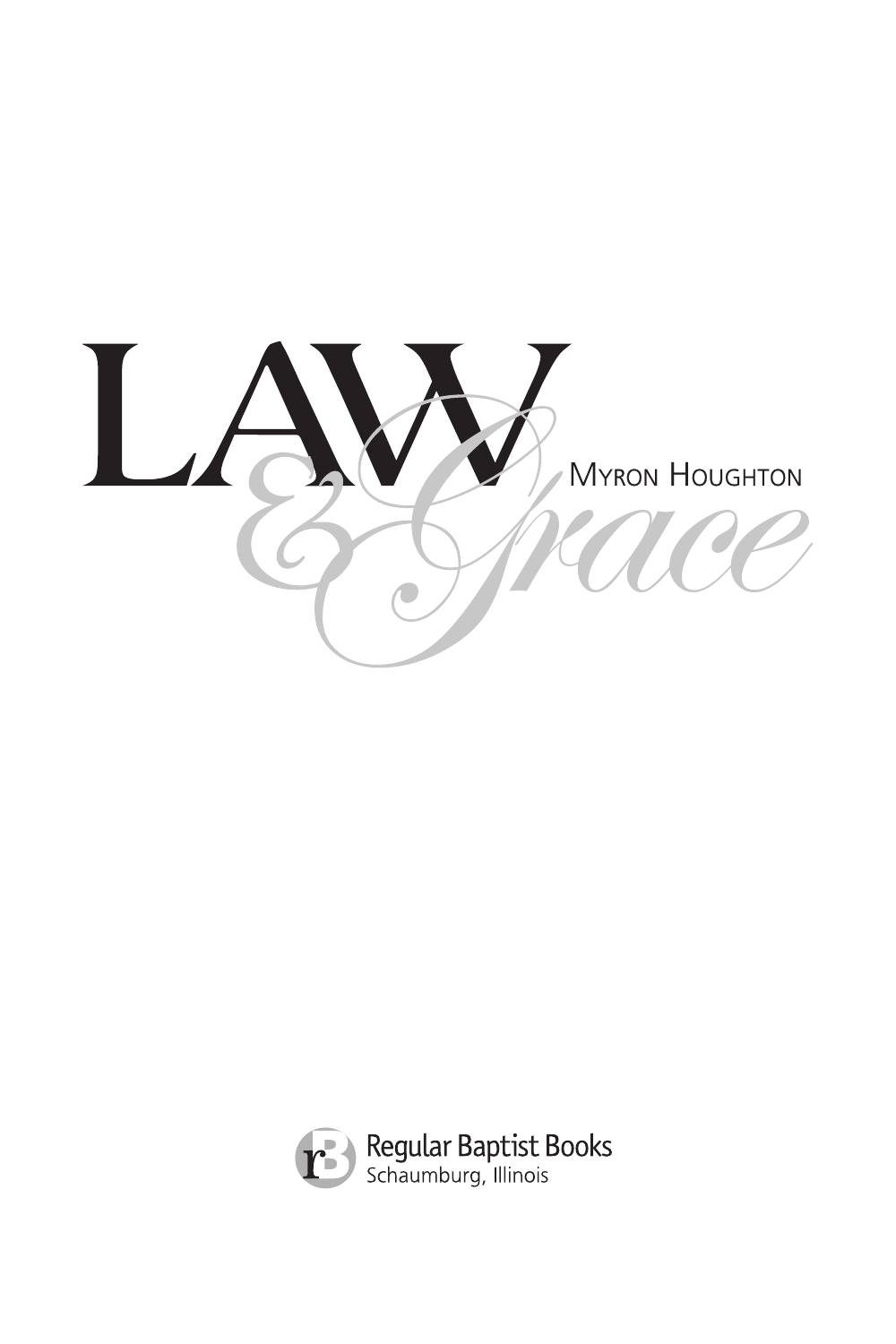All Scripture quotations are taken from the New King James Version® unless otherwise noted. Copyright © 1982 by Thomas Nelson, Inc. Used by permission. All rights reserved.

Quotation on pages 205–208 is taken from *Law and Gospel: How to Read and Apply the Bible* by C. F. W. Walther, Charles P. Schaum, ed. © 2010 Concordia Publishing House, St. Louis. Used by permission. No portion of this publication may be printed, reproduced, stored in a retrieval system, or transmitted, in any form or by any means, electronic, mechanical, photocopying, recording or otherwise, without prior permission of Concordia Publishing House. For ordering information, please contact CPH (800-325-3040) or visit www.cph.org.

*Law and Grace* © 2011 Regular Baptist Press ■ Schaumburg, Illinois www.RegularBaptistPress.org ■ 1-800-727-4440 RBP5389 ■ ISBN: 978-1-59402-997-4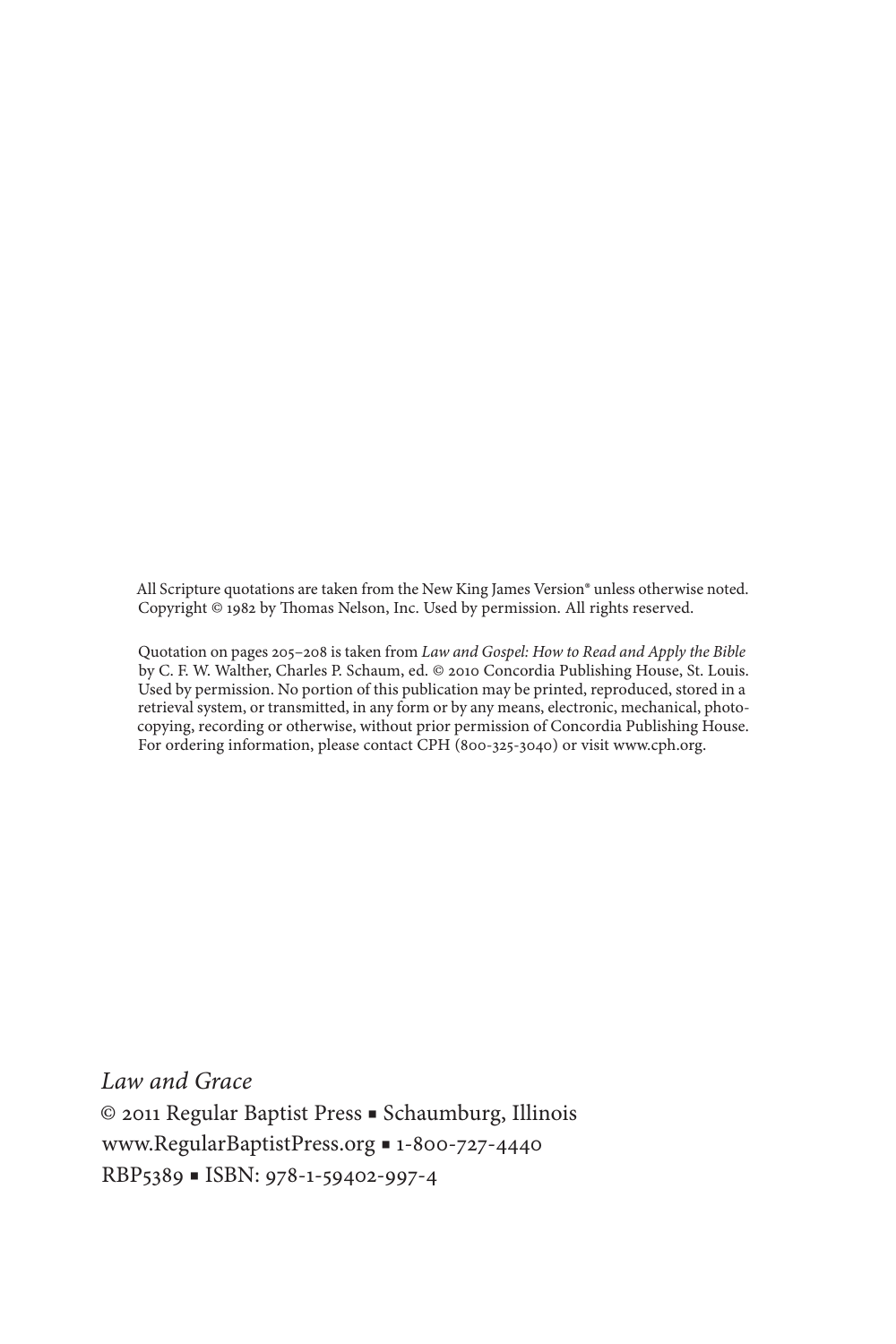## **Contents**

- 1. Sorting Out the Categories7
- 2. Roman Catholic Theology21 *Combining Law and Grace for Salvation Brings Confusion*
- 3. Reformed Theology55 *Placing the Believer under the Law Brings Legalism*
- 4. Dispensational Theology97 *Placing the Believer under Grace Brings Joyful Obedience*
- 5. What the Bible Teaches about Law, Gospel, and Grace127 *A Summary from Romans*
- 6. Practical Applications157 *How Distinguishing Law and Grace Influences Other Issues*

*Appendix 1: The Marrow of Modern Divinity by Edward Fisher 197*

*Appendix 2: Law and Gospel by C. F. W. Walther 205*

*Scripture Index 209*

*Subject Index 213*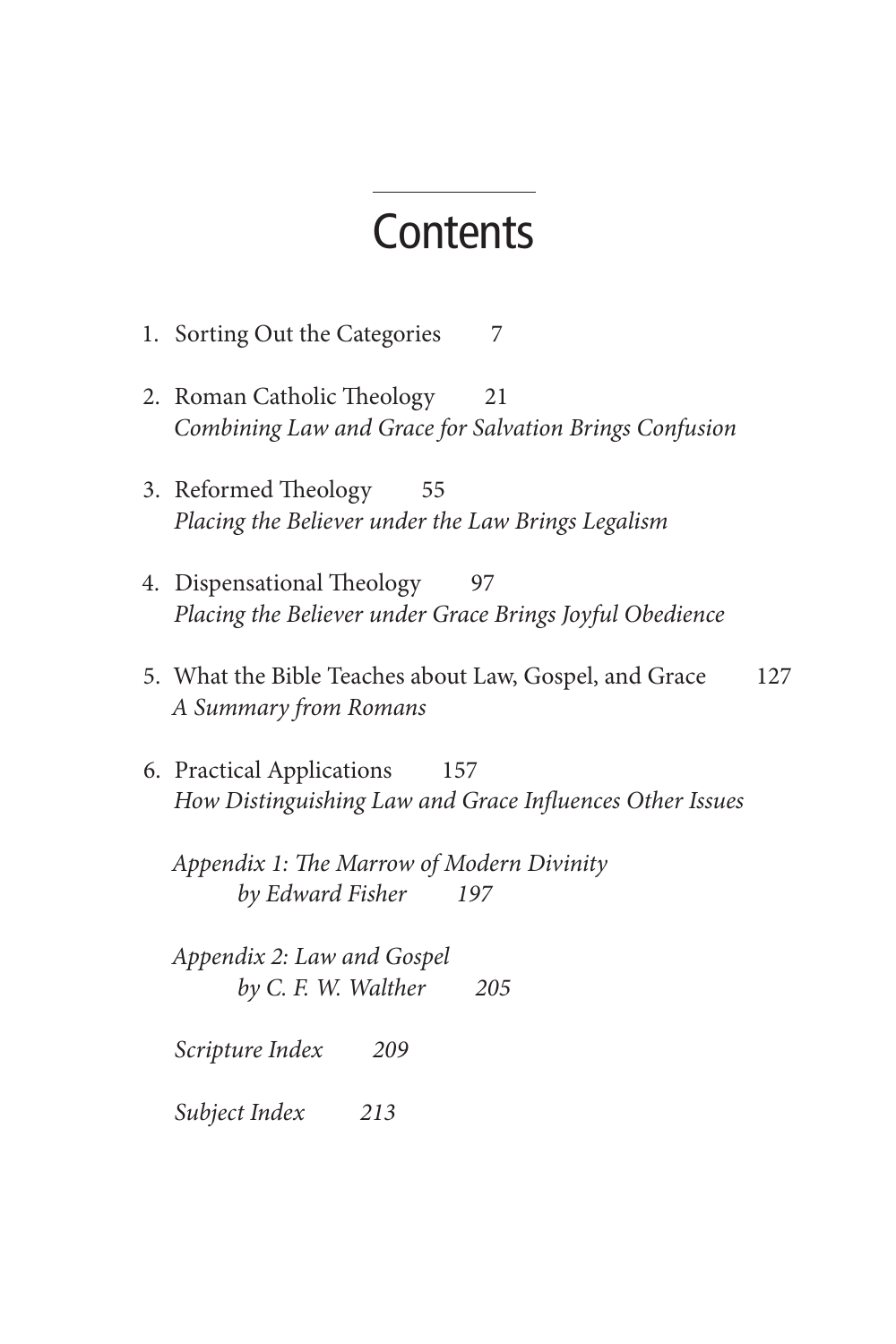#### Chapter 1



# Sorting Out the Categories

When the apostle Paul encouraged young believers about the benefits of salvation, he reminded them that "sin shall not have dominion over you, for you are not under law but under grace" (Rom. 6:14). Ever mindful of his aud benefits of salvation, he reminded them that "sin shall not have dominion over you, for you are not under law but under grace" (Rom. 6:14). Ever mindful of his audience and surroundings, Paul was teaching a foundational doctrine, as if to deliberately move from one idea (law) to another. Grace!

Throughout the ages Christians have discussed what Paul meant, articulating various views on the proper distinction between Law, Gospel, and Grace. These ideas have blossomed into entire theological systems that attempt to harmonize teachings of the Bible. Consider these examples:

"The classic theme of all truly evangelical theology is the relationship of Law and Gospel," Walter Kaiser says, calling this distinction "one of the best ways to test both the greatness and the effectiveness of a truly Biblical or evangelical theology."<sup>1</sup>

Puritan theologian Jonathan Edwards summarizes the importance of the issue by saying, "There is perhaps no part of divinity attended with so much intricacy, and wherein orthodox divines do so much differ as stating the precise agreement and difference between the two dispensations of Moses and Christ."<sup>2</sup>

<sup>1.</sup> Walter C. Kaiser, "The Law as God's Gracious Guidance for the Promotion of Holiness" in *Five Views on Law and Gospel,* ed. Stanley N. Gundry (Grand Rapids: Zondervan, 1996), 177.

<sup>2.</sup> *The Miscellanies Nos. a–500, The Works of Jonathan Edwards* Vol. 13, ed. Thomas A. Schafer (New Haven, CT: Yale University Press, 1994), 217.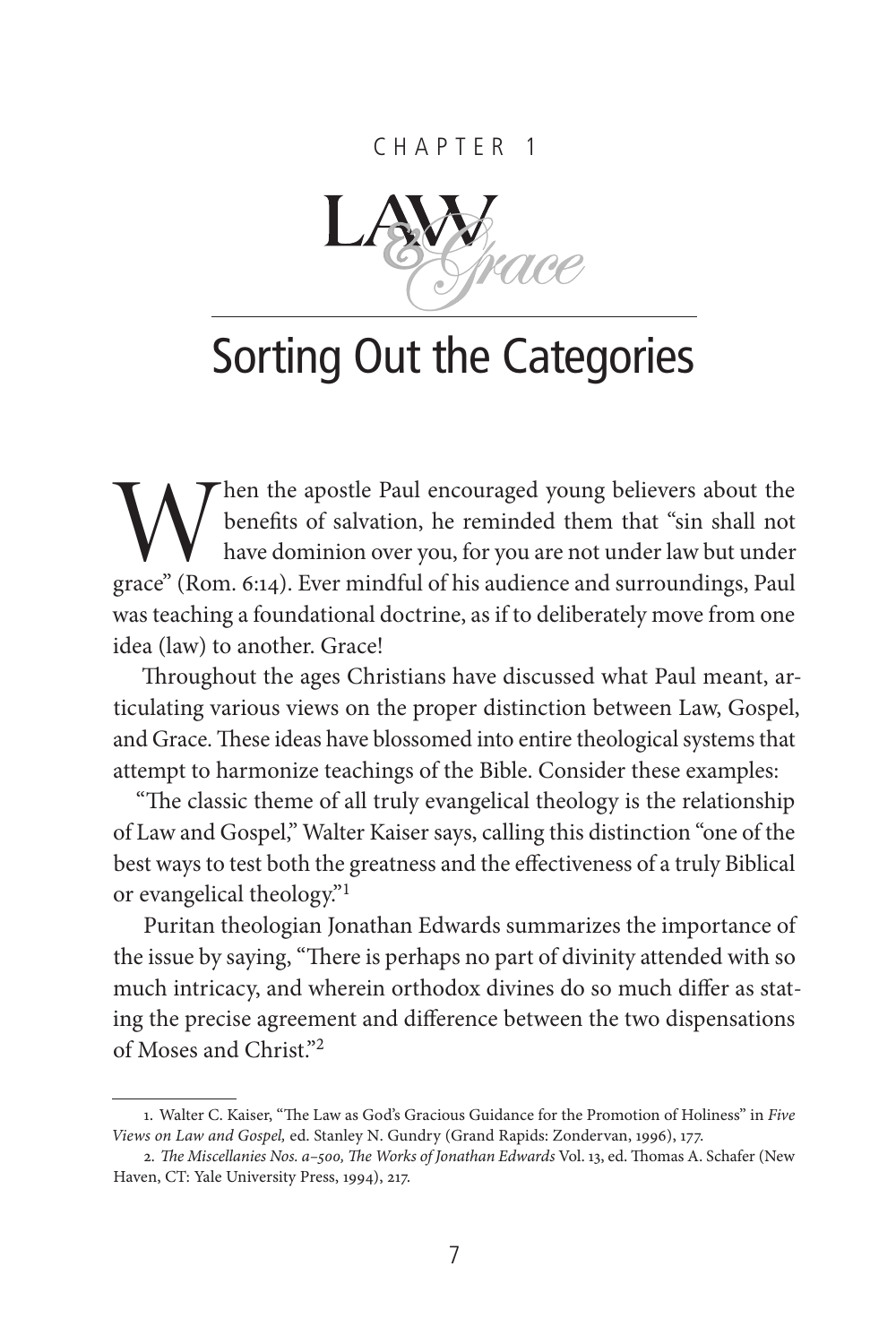According to Lutheran theologian C. F. W. Walther, "Rightly distinguishing between the Law and the Gospel is the most difficult and the highest art of Christians in general and theologians in particular. It is taught only by the Holy Spirit in the school of experience."<sup>3</sup> Walther then quotes Luther as saying, "Place any person who is well versed in this art of dividing the Law from the Gospel at the head and call him a Doctor of Holy Writ."<sup>4</sup>

Sharp readers will notice an irony at play. Theologians seem to agree this topic is of vital importance, but they do not agree on the solution! How one defines the relationship of Law and Grace becomes a crucial turning point for developing a systematic approach to theology. Depending on how one articulates this relationship, several different theological paths could be taken. In fact, when I discuss characteristics of my own theology with my students, I often tell them that understanding the distinction between Law and Grace is the key to understanding my theology. Is this an overstatement? Perhaps one illustration will show why I believe it is so important.

#### **Mixing Law and Gospel for Salvation**

Imagine that a visitor to your church approaches a church leader, asking how to become a Christian. How would you respond if your church leader answered by making demands, claiming the visitor must obey a complex moral code to earn the benefits of Christ's death and resurrection? What if you discovered your church was teaching something like the following doctrinal statement?

The New Law is the grace of the Holy Spirit received by faith in Christ, operating through charity. It finds expression above all in the Lord's Sermon on the Mount and uses the sacraments to communicate grace to us. The Law of the gospel fulfills and surpasses

<sup>3.</sup> C. F. W. Walther, *God's No and God's Yes*, Walter C. Pieper, ed. (St. Louis: Concordia Publishing House, 1973), 20. A full version of Walther's lectures is published as *Law and Gospel: How to Read and Apply the Bible* (St. Louis: Concordia Publishing House, 2010).

<sup>4.</sup> Ibid., 20. The quote is evidently from a 1532 sermon on Galatians 3:23 and 24; see Martin Luther, *D. Martin Luthers Werke, Kritische Gesamtausgabe* (Weimar: Verlag Hermann Böhlaus Nachfolger) 36:8–79, 697.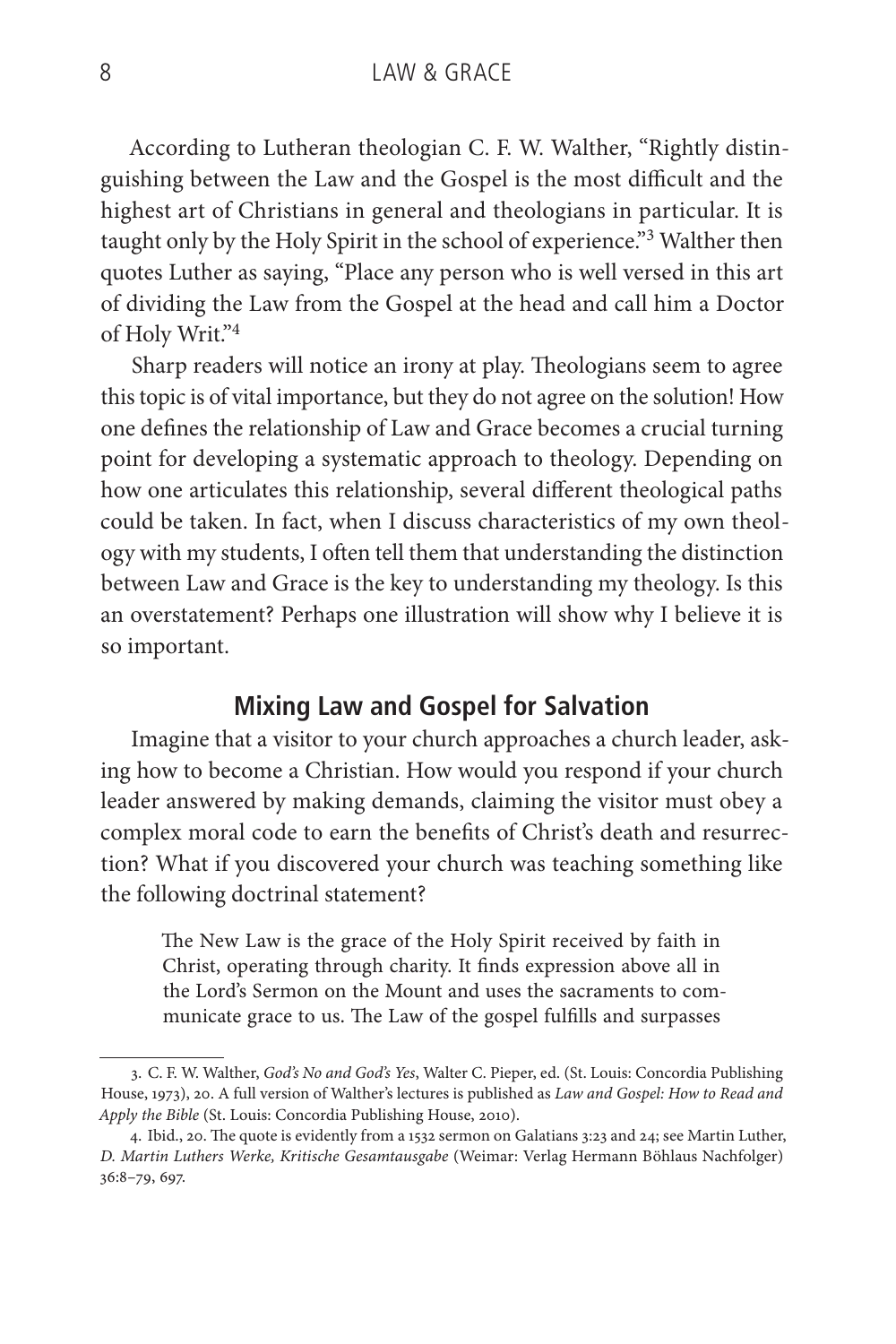the Old Law and brings it to perfection: its promises, through the Beatitudes of the Kingdom of heaven, its commandments, by reforming the heart, the root of human acts.<sup>5</sup>

To a casual observer, the statement seems to be affirming the importance of the Sermon on the Mount, the Beatitudes, and Biblical commandments. Who wouldn't be in favor of these? But as you wade through the formal language of this catechism, you begin to understand the church is teaching that one must obey the "law of the gospel" (the promises, Beatitudes, commandments) *as a requirement for salvation*.

The correct view, in my estimation, is just the opposite: The law of God does not save, nor can it save. Its purpose is to show us our sinfulness. In Romans 3:20 we read, "Therefore by the deeds of the law no flesh will be justified in His sight, for by the law is the knowledge of sin."

This problem of mixing Law and Gospel in salvation was of great concern to Reformation-era theologians, with Edward Fisher making a major contribution to the discussion by publishing *The Marrow of Modern Divinity.* Writing to define the essential part (marrow) of Christian theology, Fisher addressed "The Difference between the Law and the Gospel." I will discuss his helpful treatise at greater length in chapter 2, "Roman Catholic Theology."

For now I will paraphrase Fisher's reasons for writing on this difference. First, he says if we are ignorant of the difference between Law and Gospel, we might mix and mingle them, producing great confusion. Second, if we know how to distinguish them, we will be enabled to understand the true meaning of the Bible and to harmonize passages that seem contradictory. Third, Fisher says if we can distinguish between Law and Gospel in Scripture, we will be able to quiet people's consciences including our own.

There is much to commend about this twofold distinction, especially in teaching that the law makes demands while the gospel does not make any demands. In other words, the law says *do*, while the gospel says *done*.

<sup>5.</sup>*The Catechism of the Catholic Church,* 2nd edition (Washington, DC: United States Catholic Conference, 1997), 1983–1984. Quotations from *The Catechism* are identified by text paragraph numbers that are the same throughout various editions and publishers.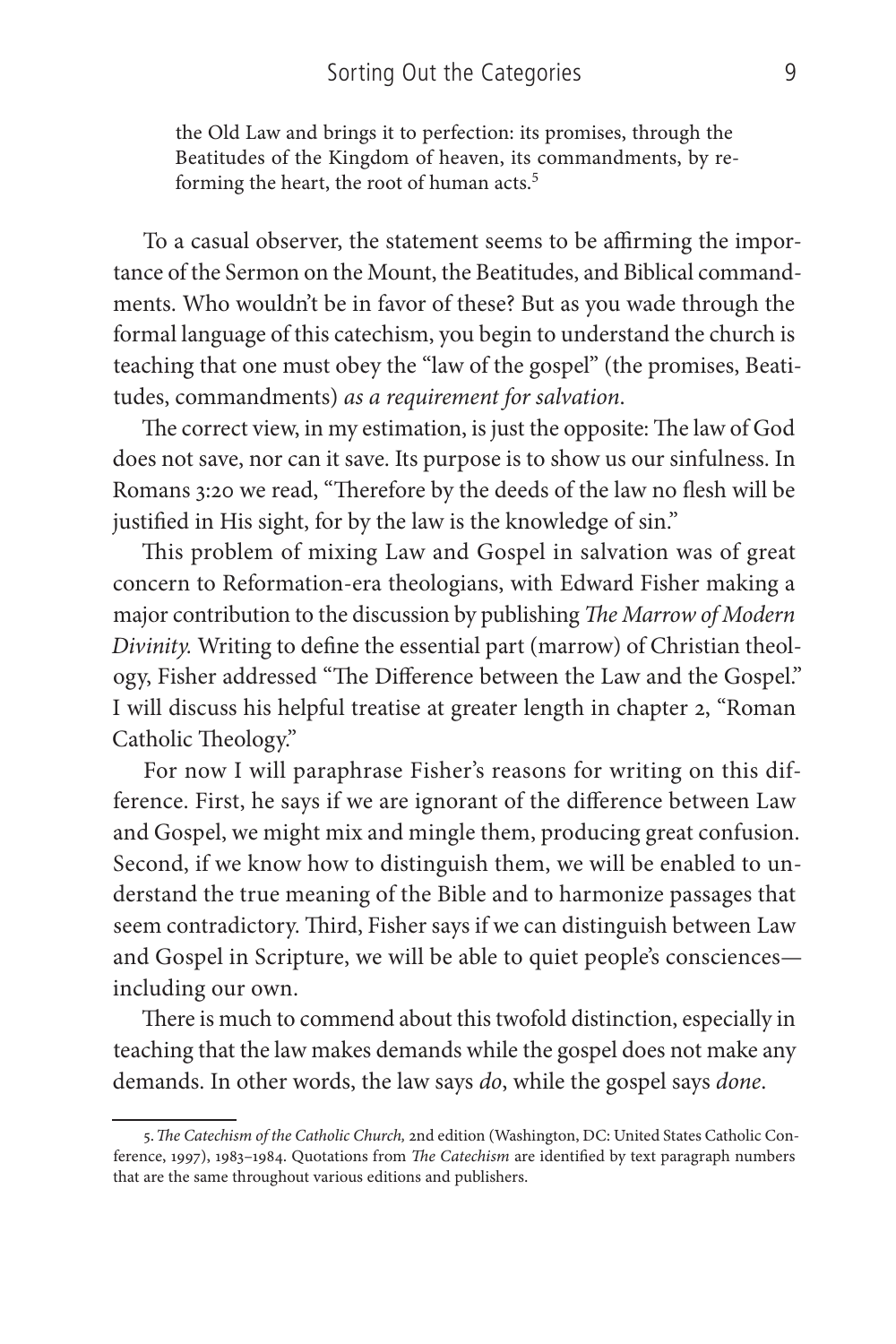This distinction is very important, because a Roman Catholic understanding of Law and Gospel tends to blur the distinction between the two categories. In Catholic theology the gospel becomes a new law where God, through the sacraments, enables a person to believe and obey His commands. It teaches that the death and resurrection of Christ are important to the gospel, but so is one's grace-enabled obedience to God's commands.

But this is dangerously wrong. For people to know with certainty that their sins are forgiven, they must realize that God saves them, not because of their good works, but because they are trusting in Jesus Christ, Who died for them and rose again. To accomplish this goal, God's law must be consistently distinguished from the gospel.

Fisher's book might have sunk into obscurity if it were not for Thomas Boston, a Scottish pastor who reprinted it in 1718. The local ministers who advocated Fisher's book became known as Marrow Men, leading to a pamphlet war (today it would have been blogs!) followed by an open rift among Scottish Presbyterians. Eventually the Church of Scotland's General Assembly prohibited ministers from using or recommending the book, accusing Fisher of promoting antinomianism. Their accusation against Fisher was a serious charge, one that has echoes today. The term was first coined by Martin Luther, who used it to criticize Christians for believing they are under no obligation to follow any form of moral law. Fisher did not deserve the antinomian label (and neither did the other Reformed theologians), but they were often tagged with this accusation by those who were teaching salvation as a mix of Law and Gospel.

I hope our study will help believers learn to interpret Bible passages correctly, gaining skill as they learn to evaluate theological ideas. In the example I just gave, the believer who makes a proper distinction between Law and Gospel will have a wonderful opportunity to witness, showing how the Law reveals our sin, and showing how Christ's finished work on the cross is the "good news" that provides salvation.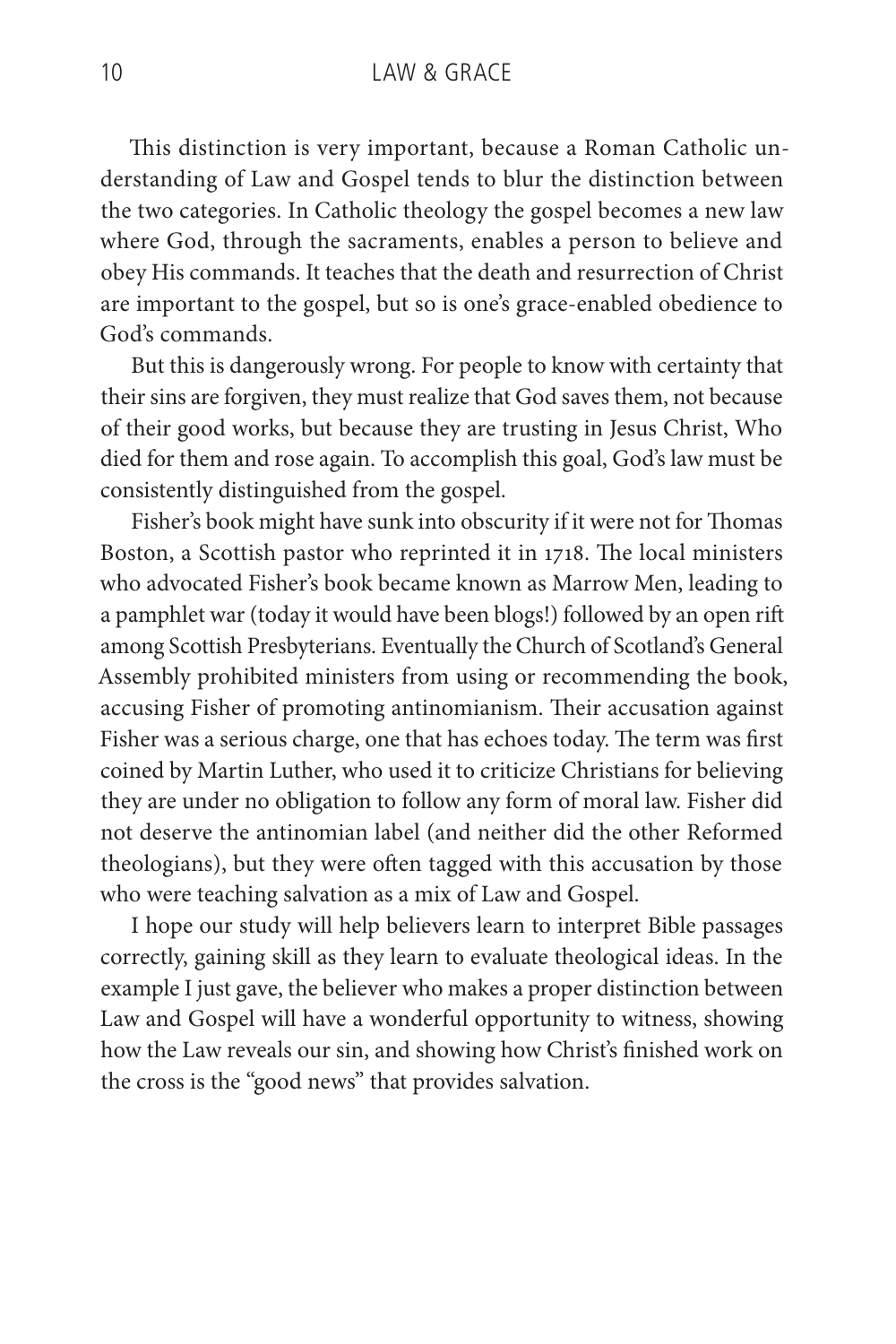#### **Mixing Law and Gospel for Holy Living**

Many readers will be familiar with this twofold distinction of Law and Gospel, common categories in a theological discussion that is two thousand years old.<sup>6</sup> But I did not title my book *Law and Gospel*, though this would have been consistent with a long tradition!

I believe significant problems surface if we make *only* two distinctions. If the categories of Law and Gospel are the only ones recognized, how does one describe the believer's obligation to live a life of obedience to God? After all, we have already recognized that God's law makes demands, while the gospel does not. Then how should we explain why the New Testament makes demands of believers today? If these demands cannot rightly be called Gospel, then what are they?

Once people become true believers in Christ, some theological systems solve this dilemma by placing the believers back under God's law, not in order to save them but in order to guide them in living a holy life. One such example is the Westminster Confession of Faith:

Although true believers be not under the law, as a covenant of works, to be thereby justified, or condemned; yet is it of great use to them, as well as to others; in that, as a rule of life informing them of the will of God, and their duty, it directs and binds them to walk accordingly.7

By describing the law as a "rule of life," the Westminster Confession places Christians back under the law, a formulation still quite common in evangelical circles. Reformed theology does this eagerly, believing that the law predates sin and expresses the perfect will of God. Lutheran theology places the believer under law reluctantly, but defends this practice because believers are still sinners who need to be restrained. Again, if one is only using two categories of Law and Gospel, such descriptions seem at least plausible.

<sup>6.</sup> For a brief summary of how the ideas of Law and Gospel have developed since the first century, see "Law and Gospel in Christian Theology: A Timeline," C. F. W. Walther, *Law and Gospel: How to Read and Apply the Bible* (St. Louis: Concordia Publishing House, 2010). For a summary of recent developments, see Douglas J. Moo, "The Law of Christ as the Fulfillment of the Law of Moses" in *Five Views on Law and Gospel*, ed. Stanley N. Gundry (Grand Rapids: Zondervan, 1996), 320–322.

<sup>7.</sup>Westminster Confession of Faith, 19:6.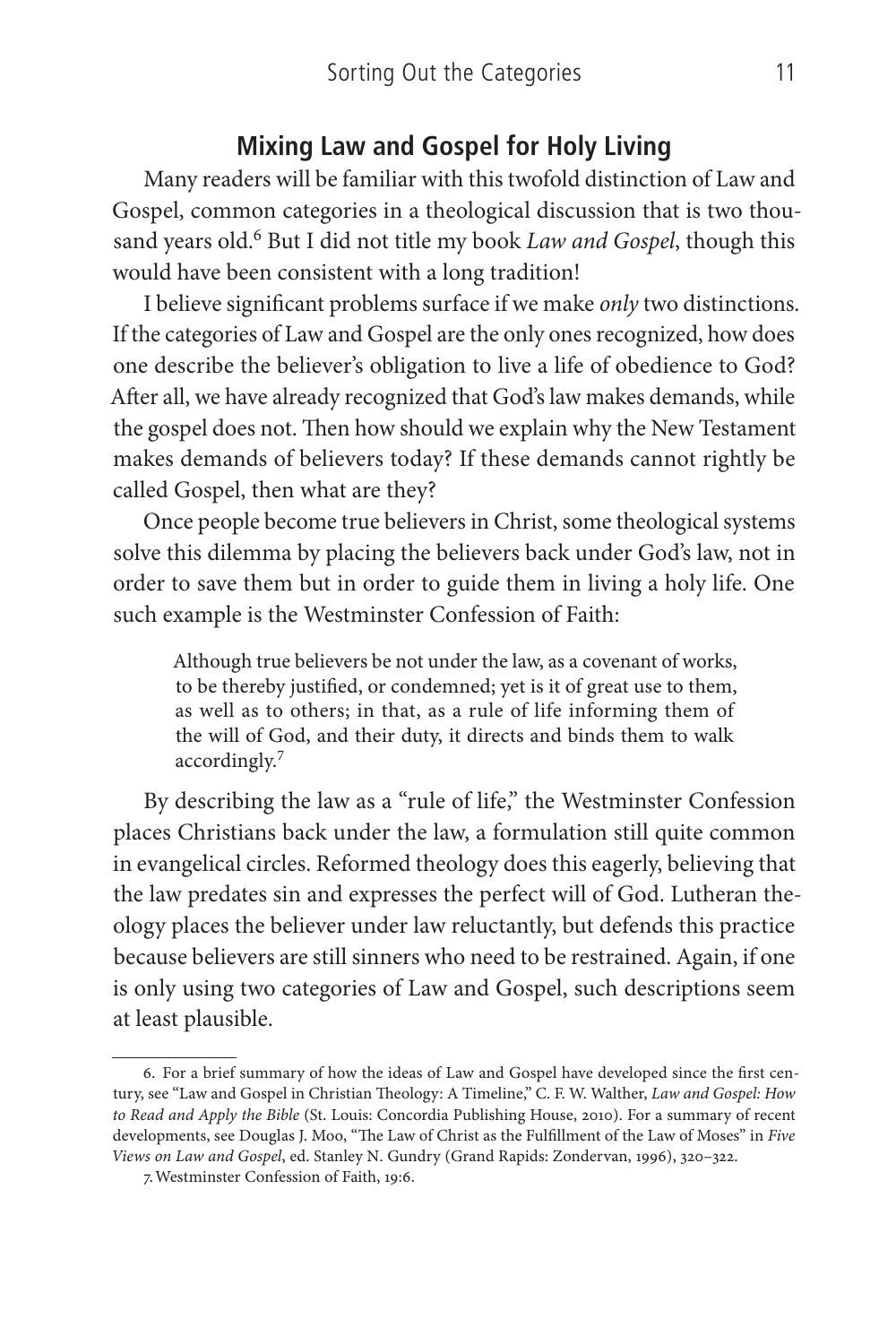In chapter 3, "Reformed Theology," I will carefully examine the Reformed position and point out its weaknesses. Since both the Reformed and Lutheran views place believers back under the law for sanctification, no separate chapter on Lutheran theology is given. However, in the exposition of Romans in chapter 5, I devote a special section to the Lutheran position.

Readers will notice that much of my analysis of these theological positions is based directly on official church documents, catechisms, and creeds, my attempt to honestly evaluate the primary sources. The importance of primary sources can be illustrated by *The Marrow of Modern Divinity* controversy. A careful reading of Fisher's work shows he was not the antinomian he was accused of being—the charges were an inaccurate summary of his teachings. In fact, Thomas Boston defended Fisher's position by adding extensive explanatory notes to the 1726 reprint, showing how *Marrow* could be harmonized with Calvinism.

I mention this as a lesson about our own responsibility as teachers and learners. When evaluating various theological positions, we should take great care to do so with charity, accurately representing the views we study. Part of my own life has been devoted to studying at educational institutions that articulate viewpoints different from my own. I have done this so I can understand various theological systems as they are taught and articulated by their own advocates. No matter what position may be held by those who read this book, I pray that those who embrace these various systems will at least agree I have summarized their views correctly.

#### **Discovering Grace as a Rule of Life**

Dispensational theology teaches that believers today are not under the law, either as a way of salvation or as a rule of life. While this idea must be explained in a comprehensive manner, I believe it is quite Biblical. Therefore, as a dispensationalist, it seems better to me that there should be three categories: Law, Gospel, and Grace. The value of having these distinct categories is that it preserves the distinct function of each term: *Law* to make demands upon sinners, showing unbelievers that they are sinners and cannot save themselves; *Gospel* to offer salvation to all who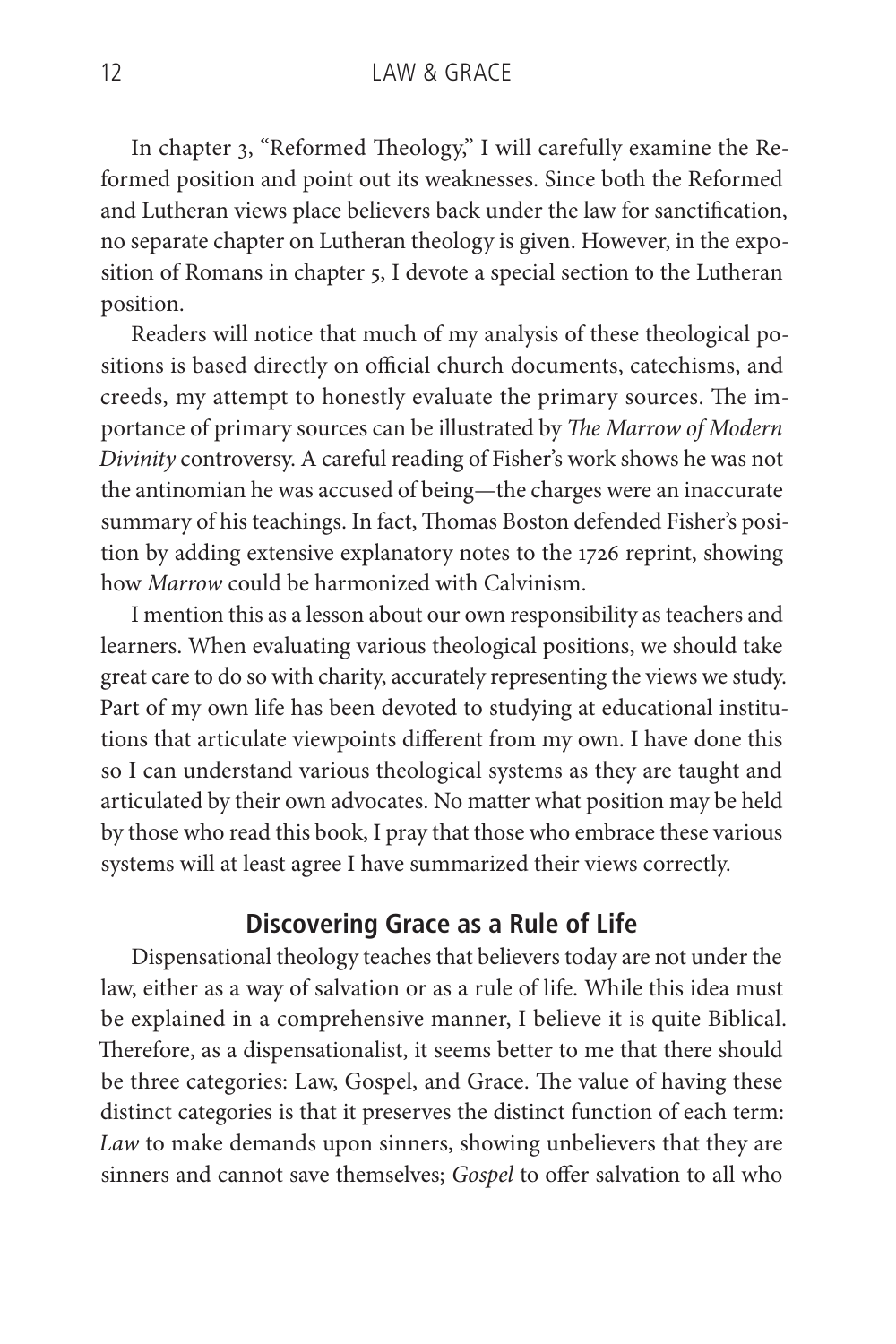place their trust in Christ's death and resurrection for them apart from any demands or works; and *Grace* as a rule of life for believers. This traditional dispensational viewpoint will be explained in chapter 4. Readers will soon learn that these words can be used many different ways, so for clarity I will use a capital letter for Law, Gospel, and Grace when referring to their use as theological categories—broad, overarching ideas.

Correctly understood, the Biblical concepts of Law, Gospel, and Grace are not merely historical periods that can be arranged on a timeline, with one stopping where another starts. Nor is it just a matter of making an Old Testament vs. New Testament distinction, for law, gospel, and grace can be found throughout the Bible. Perhaps this was not clearly taught by all dispensationalists. As Charles Ryrie noted, some dispensationalists left readers with the impression that "grace ended when the law was given at Sinai," and the well-known dispensational charts gave "a picture of grace ending with the beginning of the law."<sup>8</sup>

Rather than using a timeline, I have tried to illustrate these three categories in the following diagram:

### **Distinguishing Law, Grace, and Gospel**

### **LAW**

**LAW** makes demands, shows us our guilt before God, and causes us to be afraid of God.

## **GRACE**

GOSPEL does not make demands but refers to Christ's death and resurrection and resultant benefits.

**GRACE** as a rule of life makes demands, may cause us to fear the consequences of our disobedience, and produces sorrow for failure. Generally, grace motivates believers to obey by love.

<sup>8.</sup>Charles Ryrie, *Dispensationalism* (Chicago: Moody Publishers, 2007), 127.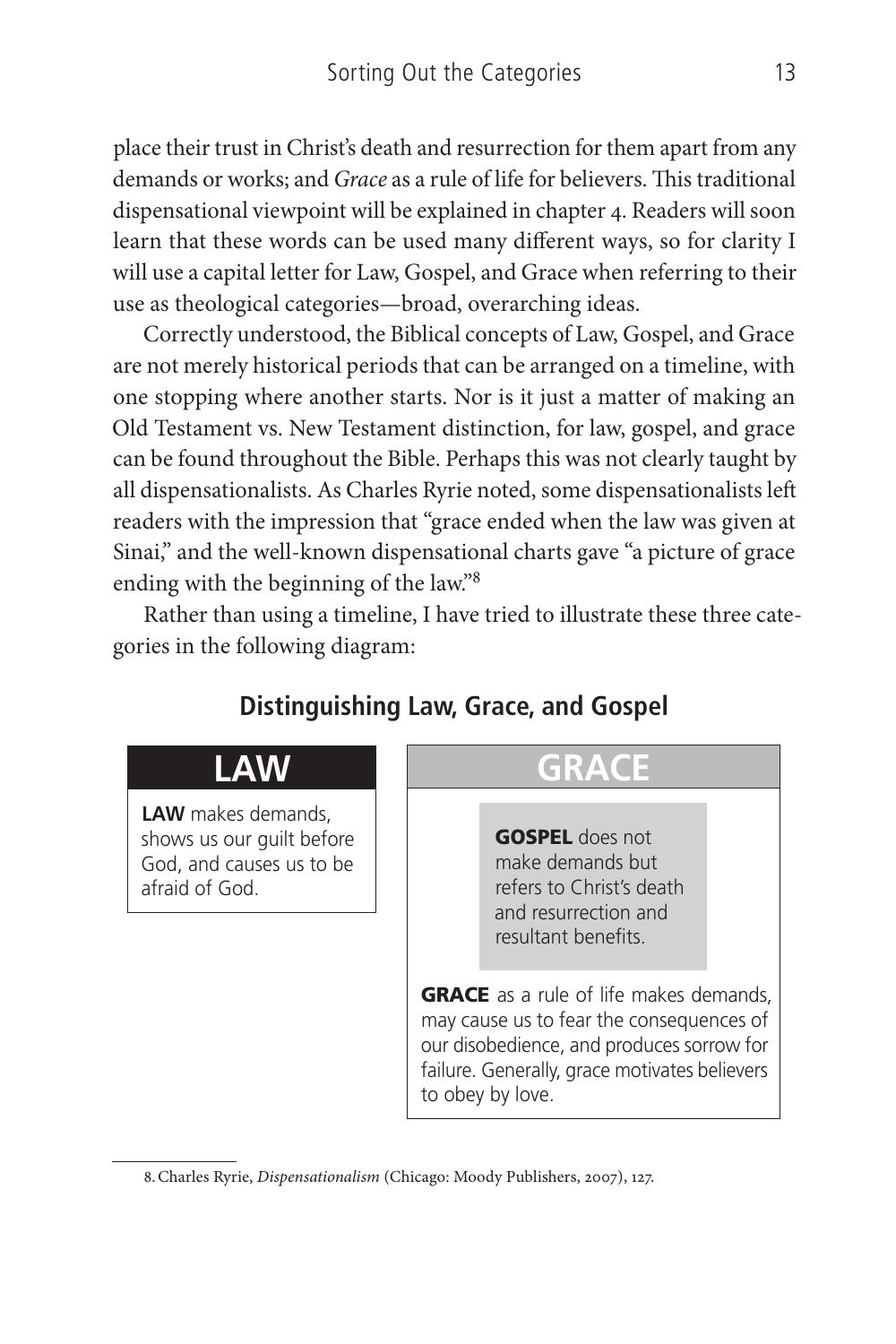This diagram can be explained with the following six grace principles for distinguishing Law, Grace, and Gospel:

**Grace Principle #1:** *God never intended the law to be a means of salvation.* All true believers recognize this principle (Rom. 3:20a). Their hope of eternal life is not based upon their ability to keep God's law or to do good works. The primary purpose of the law is to show people that they are sinners (Rom. 3:20b; 7:7–11).

**Grace Principle #2:** *When the Bible is interpreted, Law and Gospel must be carefully and consistently distinguished*. When used as condemnation, *Law* can be found in both the Old and New Testaments and, as such, produces feelings of guilt toward and terror of God by its demands (Rom. 3:19; 4:15). *Gospel*, as God's free promise of forgiveness in Christ, can also be found in both the Old and New Testaments and, as such, never makes demands but offers assurance, comfort, and hope (Rom. 5:8–10). In the chapter examining the impact of distinguishing Law and Grace on other issues, we discuss this truth: *Our salvation, from start to finish, is based upon God's promise and not upon our performance.* God's promise is centered on Christ's death and resurrection as the basis upon which all the benefits of salvation are made available to us. In Hebrews 10:1–18, a contrast is made between the benefits of salvation an Old Testament believer enjoyed with the benefits enjoyed by believers today. The basic difference is that year-by-year Old Testament sacrifices brought covering for past and present sins, while the once-for-all sacrifice of Christ brings removal of all our sins—past, present, and future. God's promise to believers since Christ's death and resurrection is that He remembers our sins no more. This promise becomes foundational to our security, the purpose of God's chastening, and the nature of the Judgment Seat of Christ (see principles 3, 5, and 6).

**Grace Principle #3:** *Grace, as a rule of life, guides believers today and makes demands upon them*. Gospel, as a concept, is one small part of the larger category of Grace. As a rule of life, Grace guides believers today and, as such, makes demands upon them. Believers today should be viewed as free from the law as a condemnatory rule of life and, thus, as eternally secure in Christ (Rom. 6:14–16; 7:4–6; 1 Cor. 6:9–20). In this sense, believers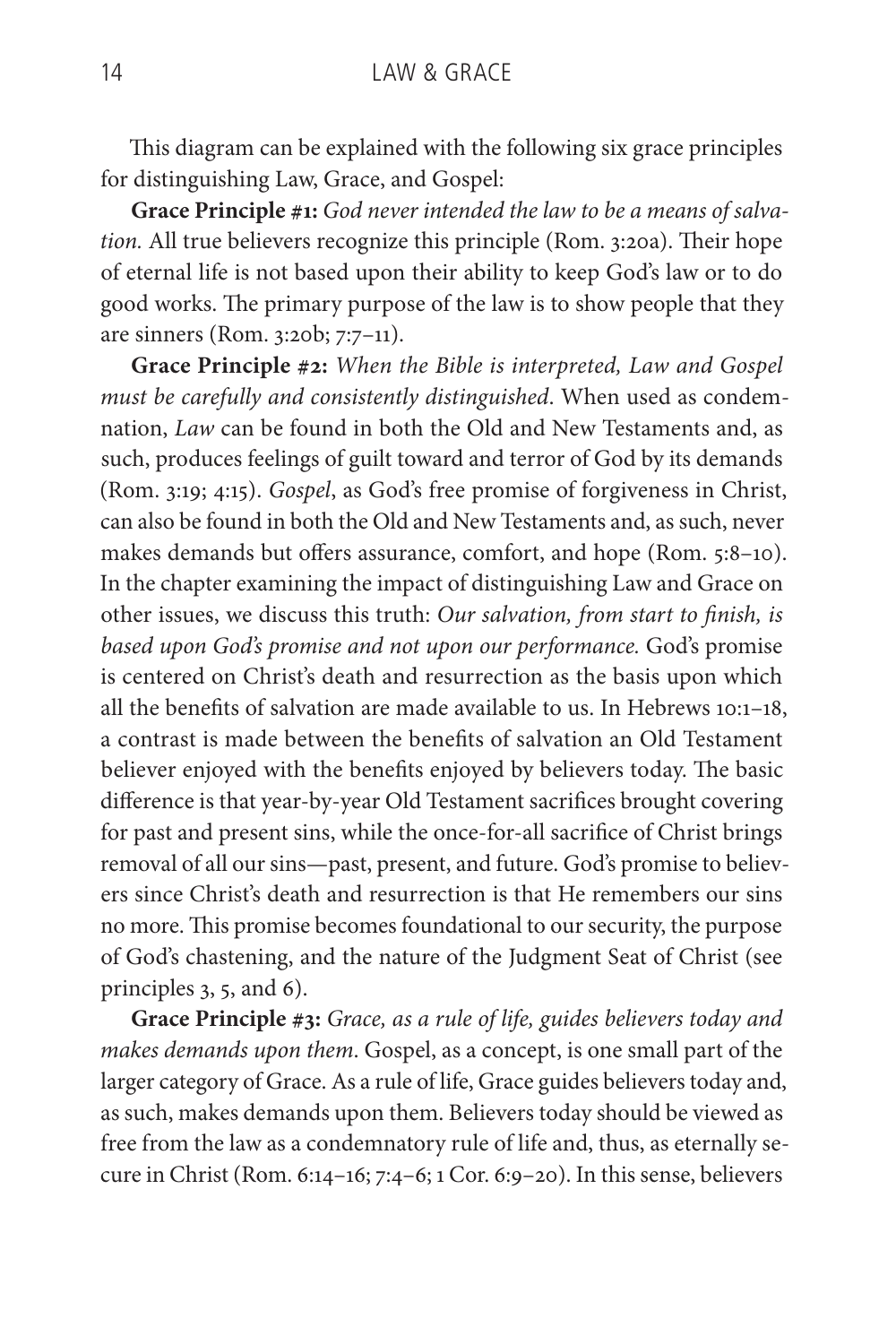today are not *under law* but *under grace.* Grace may cause believers to fear the consequences of disobedience and to feel sorrow for failure; but generally, grace motivates believers to obedience by love (1 John 4:17–19). These issues are developed in detail by presenting what the Bible teaches on distinguishing Law and Grace (chapter 5) and in presenting the impact this teaching has upon other issues (chapter 6).

**Grace Principle #4:** *Spirit-controlled believers are motivated to fulfill the righteous standard of the law* (Rom. 8:1–4), not as an obligation inspired by terror of God (1 John 4:17–19), but as an opportunity for obedient children prompted by respectful reverence (1 Pet. 1:14–19). While I am going to say that believers today are not under the law as a guide to Christian living (a view that distinguishes itself from the traditional Reformed and Lutheran view), I am also going to teach that *grace* as a guide for Christian living does indeed make demands upon believers today. In Romans 8:4, these demands are described as "the righteous requirement of the law."

If this book is to present a balanced and Biblical answer to the question, "Are believers today under God's law in any sense?" the answer must be carefully nuanced. All of the following must be taken into consideration. *First*, the primary purpose of the law is to show sinners that they really are sinners and guilty before God. When we are discussing how people can have their sins forgiven, God's law must be used only to convince them that they are sinners. The law must not be used in any sense as part of the way forgiveness is obtained. *Second,* believers are not under the law as a guide for Christian living. Romans 6:14 is very clear. In speaking of the role of God's law in Christian living, it says, "For sin shall not have dominion over you, for you are not under law but under grace." *Third*, while believers today are not under law as a guide for Christian living, they are *under* grace. This means grace does make demands upon believers. *Fourth,* these grace principles for Christian living may properly be described as "the righteous requirement of the law." So in Romans 13:8, Paul can instruct the believers in Rome, "Owe no one anything except to love one another, for he who loves another has fulfilled the law." It is in this sense that God's law does have a relationship to believers today.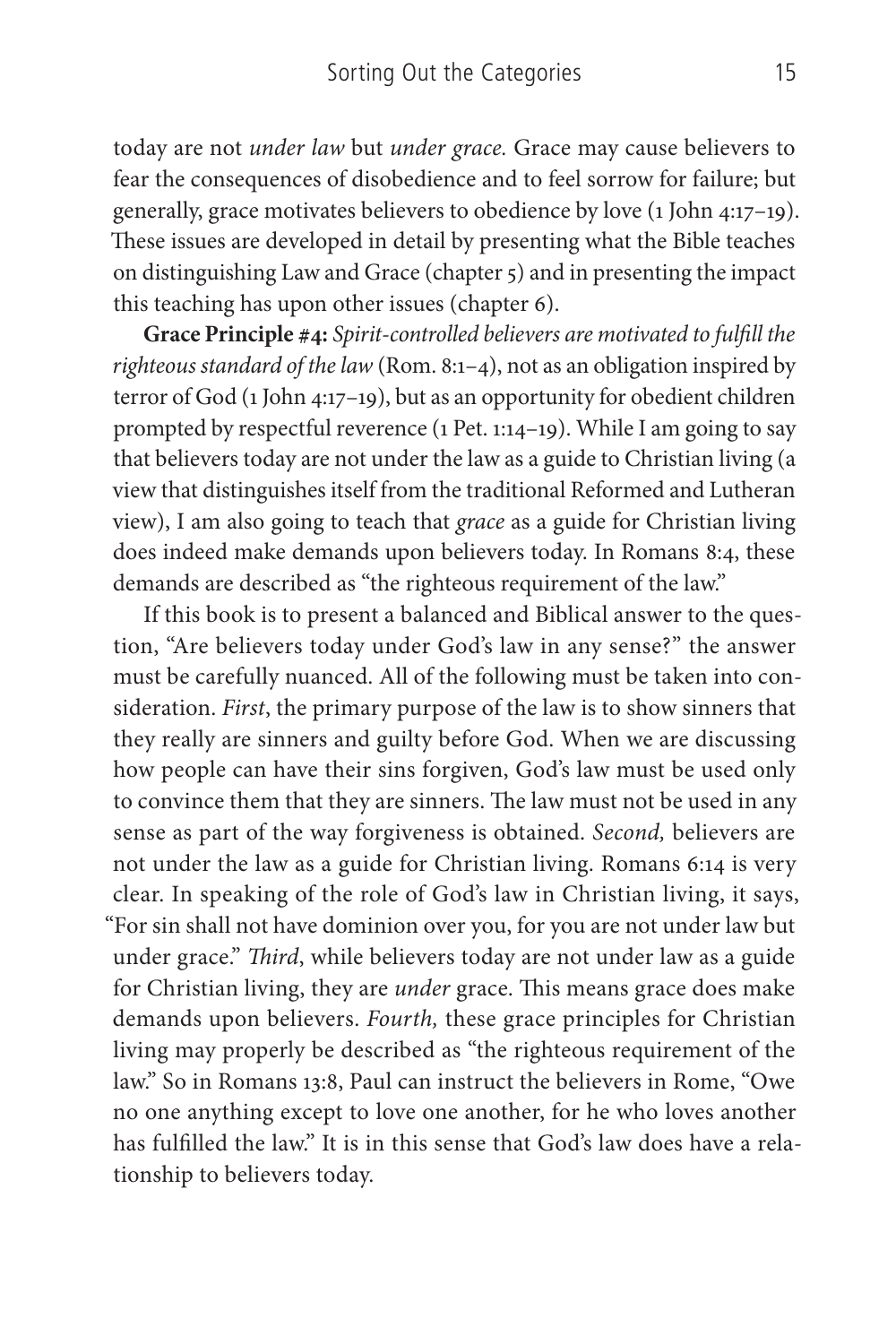**Grace Principle #5:** *God's chastening is training for future obedience and an expression of His love*, not punishment for present disobedience or as an expression of God's wrath (Heb. 12:1–15). If it is true—and I believe it is—that *all* sins of believers have been removed by the shed blood of Christ and that God remembers them no more, then believers today cannot be punished for their sins. Christ bore all the punishment for our sins when He died for us. When God chastens believers, such discipline is motivated by His love (Heb. 12:6). It is intended to produce holiness in us (Heb. 12:10, 11).

**Grace Principle #6:** *The Judgment Seat of Christ is an awards ceremony where crowns or Olympic gold medals will be presented*, not a courtroom where believers will be punished or rewarded (2 Tim 4:6-8). Among Biblebelieving Christians, there is a difference in understanding the nature of the Judgment Seat of Christ. Some view it as a courtroom in which believers are either rewarded or punished; but the idea of believers being punished for their sins fails to distinguish Law and Grace and thus what the Bible means when it teaches that believers are not under the law but under grace. Second Timothy 4:7 and 8 support the athletic awards ceremony analogy. Living a godly life and serving Christ are presented under the imagery of boxing ("I have fought the good fight") and running ("I have finished the race"). The crown of righteousness is bestowed by the Lord, the righteous Judge. This is not the judge in a courtroom, but rather the judge presiding over athletic contests and their resultant awards.

These principles for distinguishing Law and Grace are explained at greater length in chapter 5, where I give a detailed interpretation of various passages in the Bible, particularly in Paul's epistle to the Romans. The interpretation of these passages will clarify and confirm our understanding of what the words "law," "gospel," and "grace" mean and how they are related to each other.

The Bible exposition is the most important part of what I am presenting. It seems strange that many textbooks about systematic theology do not really use the Bible in any substantial way! This is true even of texts written by authors who embrace the authority and inerrancy of God's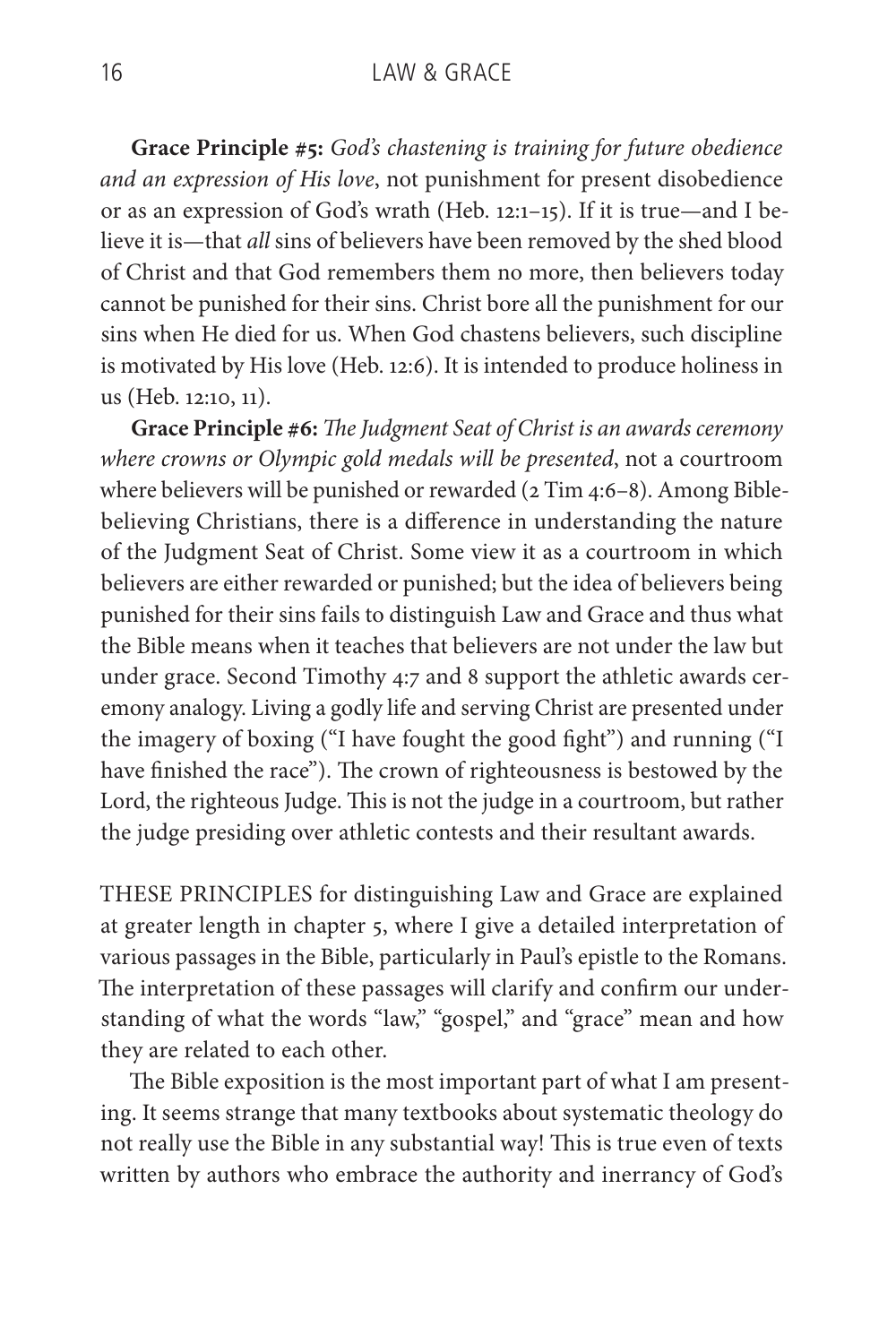Word. These volumes may cite proof texts, but there is no sustained reflection on the Biblical text with respect to word studies and contextual explanation. Giving Bible references is a poor substitute for a careful examination of one or two passages that clearly teach the doctrine under consideration. The solution is to develop a theology that is truly exegetical. For this reason, I am using a bit of extra space in the book to quote passages of Scripture and explain their context, believing this to be a crucial part of the discussion. I would encourage readers to spend time thinking deeply about these texts.

But exegesis alone is not enough to build sound theology. Too often our theological studies result in pride and arrogance, because we emphasize the intellectual exercise without allowing the truth in our minds to direct the way we live our lives. The solution is to infuse our theological ideas with a devotional emphasis. By establishing the importance of grace in the life of the believer, I want to avoid its potential misuse. No, Christians are not free to live any way they desire, without any interference from God (the problem of antinomianism that some accused Edward Fisher of advocating). At several points in this book, readers will be warned against this belief.

The words to a wonderful gospel song by Philip P. Bliss illustrate the blessings of Christ's atoning death:

*Free from the law, O happy condition, Jesus has bled and there is remission, Cursed by the law and bruised by the fall, Grace hath redeemed us once for all.*

Sadly, too many believers behave as if the song says, "Free from the law, O happy condition. Now I can sin with Jesus' permission!" This is not the impression I wish to convey.

Instead, my prayer is that readers will grow in obedience by studying these grace principles for Christian living. Good theology should be practical, leading directly to devotional applications for all who study carefully. The final two chapters of this book are devoted to some of these practical issues related to distinguishing Law, Gospel, and Grace. This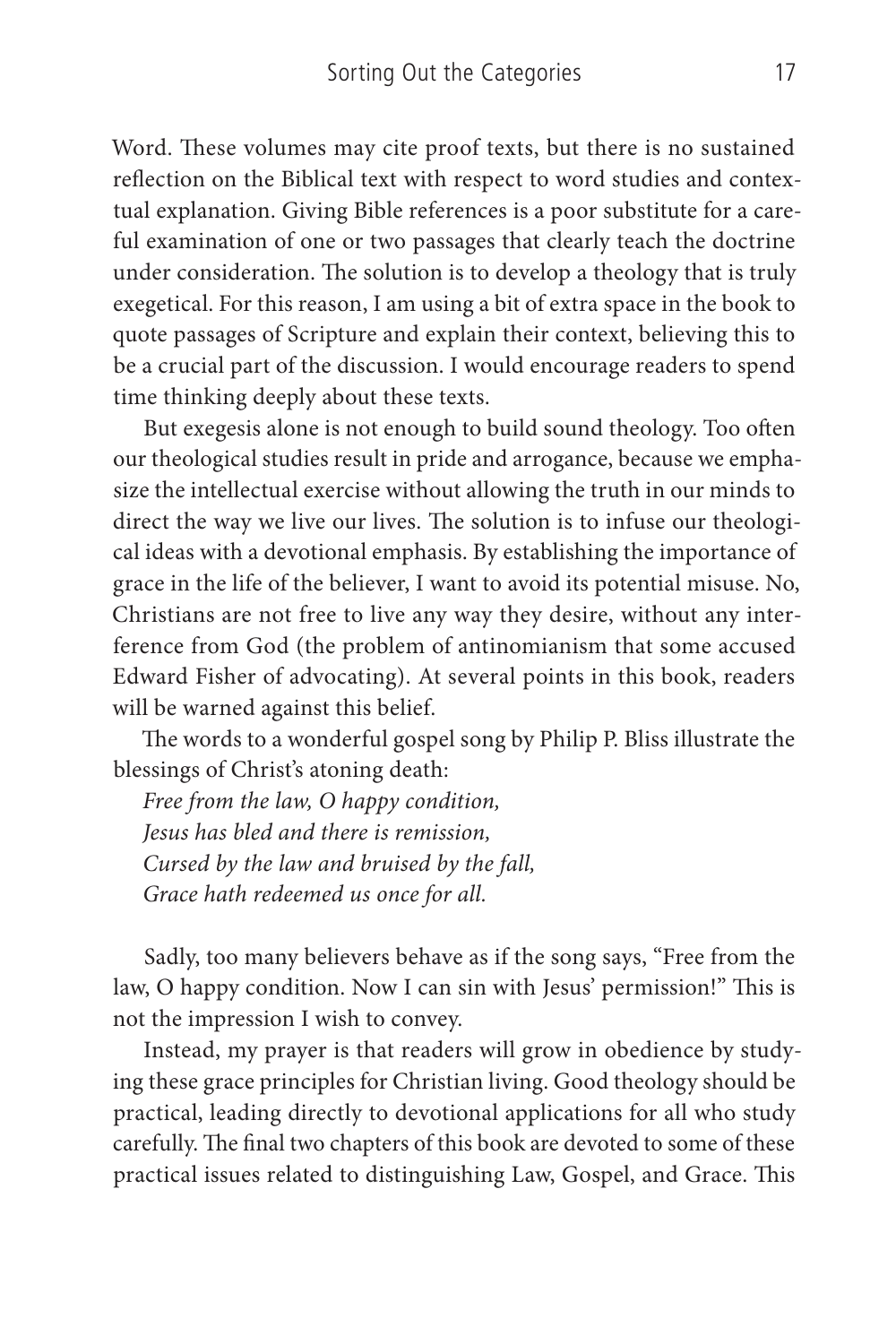includes a clear understanding of what it means to be saved, a focused presentation of the reasons why God still has a future program for Israel, why we are not sabbath keepers, and why we believe that God does not expect believers today to speak in tongues. The final chapters also include a discussion of grace as it relates to our stewardship responsibility, our acceptance of divine chastening, and our anticipation of the Judgment Seat of Christ.

These examples are intended to illustrate how readers can use this theological study in a practical way. Many other applications could be made. Pastors and teachers will draw important lessons from a better understanding of the relationship between Law, Gospel, and Grace. For instance, many of us have probably heard sermons from Matthew 4:19, where Christ recruited His disciples with, "Follow Me, and I will make you fishers of men." But too often a preacher will use this passage to motivate believers by guilt, chiding believers who are not laboring hard enough in personal evangelism. Handled carelessly, the passage becomes a condemnation: Why aren't you a better fisher of men?

Often the believer leaves such sermons feeling like Edward Fisher did, "terrified with the burden of their sins . . . outweighed and thrown down into utter discomfort, almost to the pit of hell." But Fisher reassures believers that when they "read or hear any such place of Scripture which appertains to the law, let them, then, think and assure themselves that such places do not appertain or belong to them."<sup>9</sup>

The preacher or teacher who begins to understand Law, Gospel, and Grace will offer hope, not condemnation. Rightly preached, the call to discipleship will not motivate believers by sending them on guilt trips! Rather, the teacher who understands a proper distinction between Law and Grace will offer an exposition of the wonderful promises of God, a description of spiritual blessings that are missed by Christians who are not fulfilling their responsibility to share the gospel with others.

<sup>9.</sup>Edward Fisher, *The Marrow of Modern Divinity*, ed. Thomas Boston (Philadelphia: Jesper Harding and Son, n.d.), 341. Several electronic versions of this edition are available at http://www.archive. org/details/marrowofmoderndi00fish.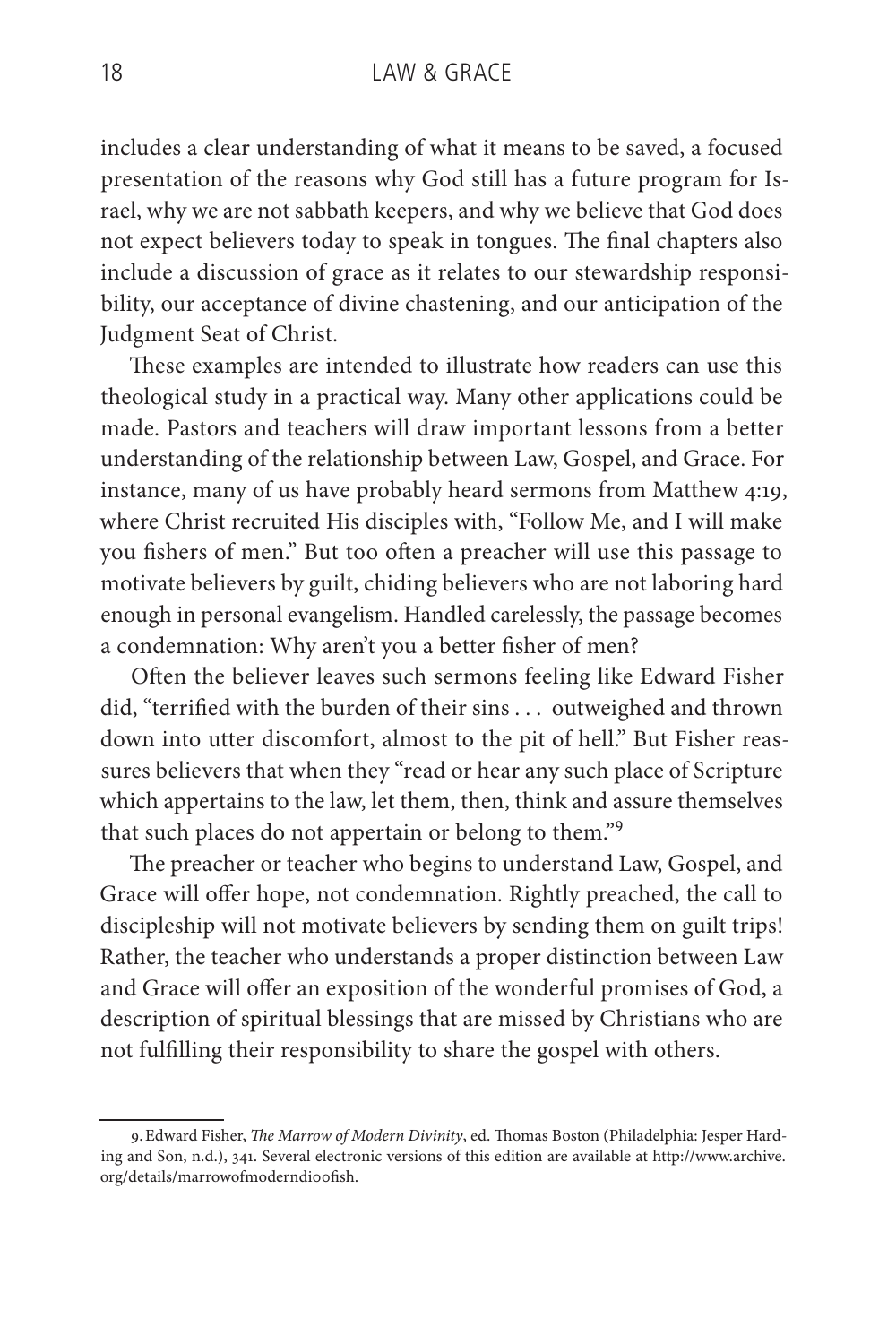#### **Building Theological Ideas**

By this point the reader is already developing an understanding of why I call the distinction between Law and Grace the key to understanding my theology. Whatever way one answers this question, it will lead to forks in the theological road.

I recently noticed a trend among theology students, a tendency to cherry-pick various parts of a theological system, blending together ideas that are not wholly compatible. For instance, some students claim to be Reformed in their theological mind-set, by which they typically mean an emphasis on God's sovereignty and sound Scriptural exegesis. But they do not embrace the whole system of Reformed theology, including its covenantal implications. Because they begin with an incomplete theological method, some students develop inconsistent, even incompatible, ideas. So there is an extent to which this book explores the forks in the road at the exact point where the forks begin, an exploration of the core values that motivate our belief system. Hopefully students will gain a better understanding of how doctrinal ideas connect together in a consistent pattern of belief.

The theologian's task is difficult because doctrinal teaching in the Bible is not organized topically. Biblical passages are like pieces of a puzzle that are on a table but not yet put together. Normally one would use the picture on the box to help in the placement of various pieces. But imagine if the same set of puzzle pieces were to come with three different pictures (say, Catholic, Reformed, and dispensational), where each time you assemble the puzzle according to one of the photos, you end up with a few stray pieces at the end. There is a strong temptation among theologians to quietly put the stray pieces back in their pockets, in order to proclaim the puzzle finished!

Is any theological system perfect? No, none of us has yet arrived at full understanding. Sometimes theologians are guilty of painting their systems using broad strokes. As a result, some details do not fit well into our established categories. If you have a systematic theology where all of the details fit neatly, it's probably because you took scissors to the parts that did not fit! May we all continue to grow in our understanding of God's truth.